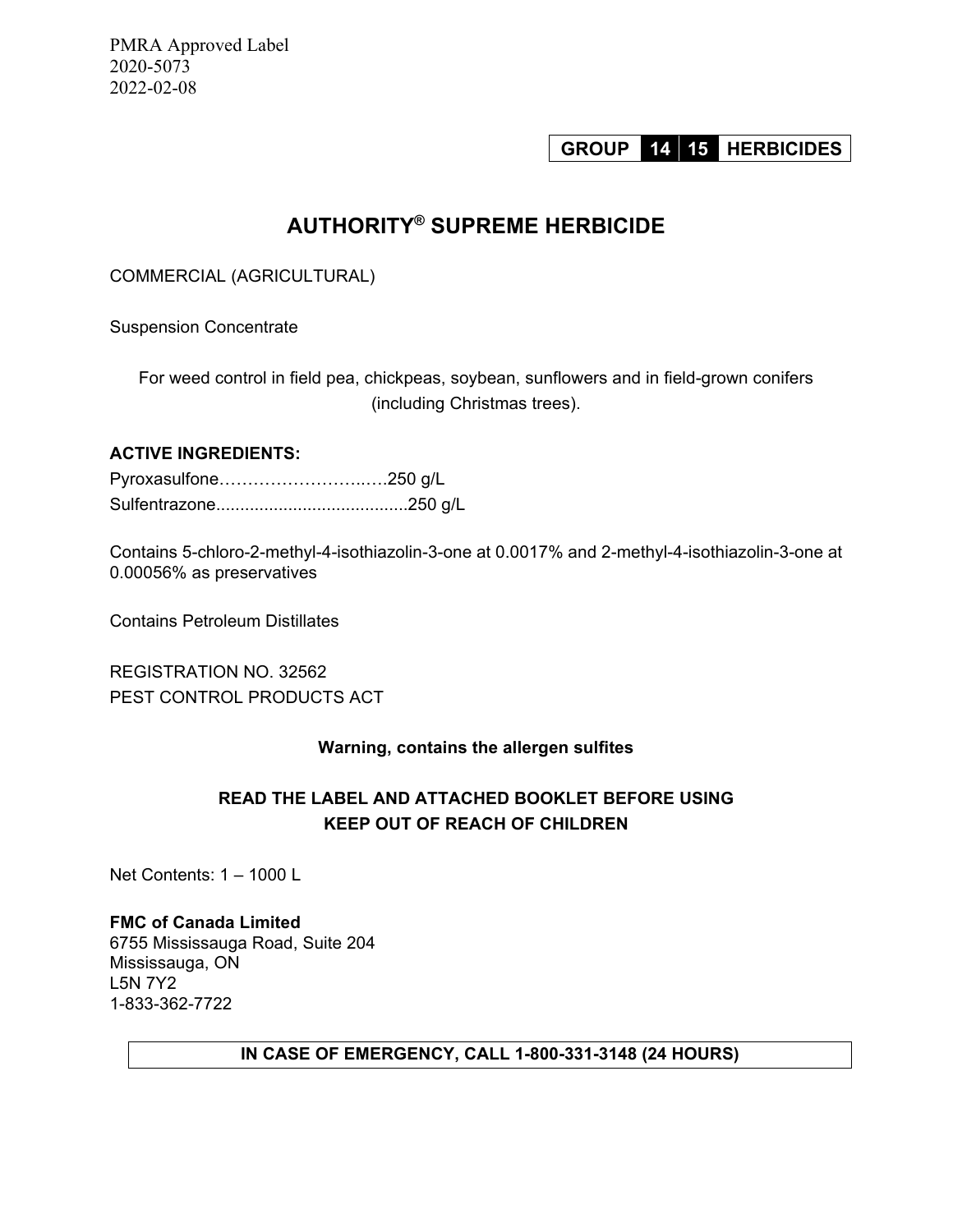# **NOTICE TO USER**

This pest control product is to be used only in accordance with the directions on the label. It is an offence under the *Pest Control Product Act* to use this product in a way that is inconsistent with the directions on the label.

#### **FIRST AID**

#### **If Swallowed**

Call a poison control centre or doctor immediately for treatment advice. Do not give **any** liquid to the person. Do not induce vomiting unless told to do so by a poison control centre or doctor. Do not give anything by mouth to an unconscious person.

#### **If on Skin or Clothing**

Take off contaminated clothing. Rinse skin immediately with plenty of water for 15-20 minutes. Call a poison control centre or doctor for treatment advice.

#### **If Inhaled**

Move person to fresh air. If person is not breathing, call 911 or an ambulance, then give artificial respiration, preferably by mouth-to-mouth, if possible. Call a poison control centre or doctor for further treatment advice.

#### **If in Eyes**

Hold eye open and rinse slowly and gently with water for 15-20 minutes. Remove contact lenses, if present, after the first 5 minutes, then continue rinsing eye. Call a poison control centre or doctor for treatment advice.

Take the container, label or product name and Pest Control Product Registration Number with you when seeking medical attention.

You may also contact **1-800-331-3148** for emergency medical treatment information.

#### **TOXICOLOGICAL INFORMATION**

Treat symptomatically.

#### **PRECAUTIONS**

KEEP OUT OF REACH OF CHILDREN.

Avoid contact with skin, eyes or clothing. Wash thoroughly with soap and water after handling and before eating, drinking, chewing gum, using tobacco or using the toilet. Remove and wash contaminated clothing before reuse.

Apply only when the potential for drift to areas of human habitation or activity such as houses, cottages, schools and recreational areas is minimal. Take into consideration wind speed, wind direction, temperature inversions, application equipment and sprayer settings.

**DO NOT** apply by air.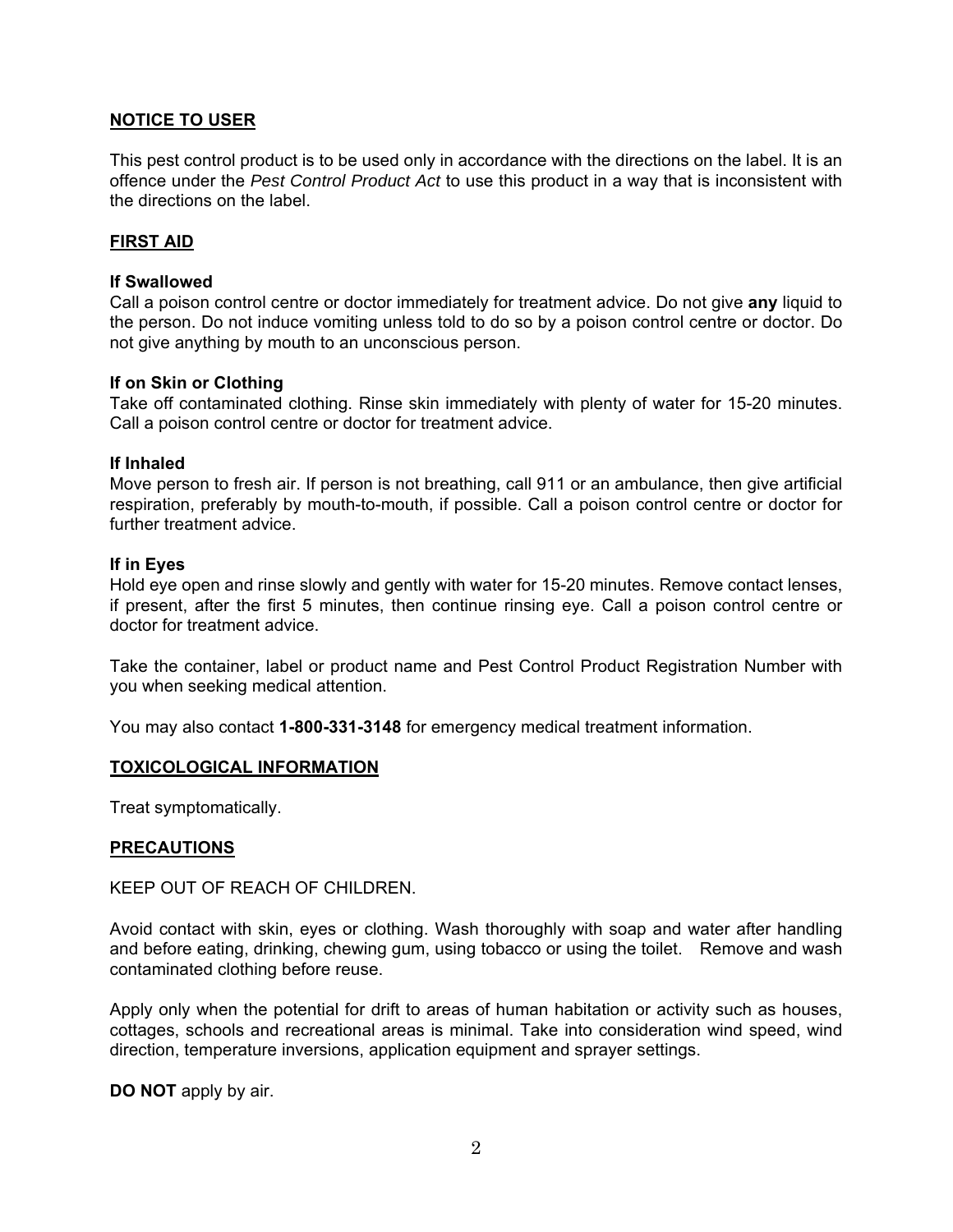Wear a long-sleeved shirt, long pants, chemical-resistant gloves, socks and shoes during mixing, loading, application, clean-up and repair. Gloves are not required during application within a closed cab.

Do not apply Authority**®** Supreme Herbicide using handheld equipment (such as backpack sprayers, manually-pressurized handwands and mechanically-pressurized handguns).

# **Restricted Entry Interval**

**DO NOT** enter or allow worker entry into treated areas during the restricted entry interval (REI) of 12 hours.

# **Important**

- Do not apply this product in a way that will contact workers or other persons, either directly or through drift. Only protected handlers may be in the area during application. For any requirements specific to your area, consult the provincial agency responsible for pesticide regulation.
- Do not apply more than the allowed amount per hectare per 24-month period. The 24-month period is considered to begin upon the initial application.

# **ENVIRONMENTAL PRECAUTIONS**

TOXIC to aquatic organisms, small wild mammals, and non-target terrestrial plants. Observe spray buffer zones specified under DIRECTIONS FOR USE.

This product contains an active ingredient and aromatic petroleum distillates which are toxic to aquatic organisms.

This product demonstrates the properties and characteristics associated with chemicals detected in groundwater. The use of this product in areas where soils are permeable, particularly where the water table is shallow, may result in groundwater contamination. DO NOT use on coarse soils.

To reduce runoff from treated areas into aquatic habitats avoid application to areas with a moderate to steep slope, compacted soil, or clay.

Avoid application when heavy rain is forecast.

Contamination of aquatic areas as a result of runoff may be reduced by including a vegetative filter strip between the treated area and the edge of the water body.

**Sulfentrazone is persistent and will last in the soils (carryover) for one to two years. DO NOT APPLY AUTHORITY® SUPREME HERBICIDE TO FIELDS TREATED WITH AUTHORITY® 480 HERBICIDE OR AUTHORITY® SUPREME OR ANY PRODUCT CONTAINING SULFENTRAZONE, IN THE PREVIOUS YEAR.** 

**DO NOT apply Authority® Supreme Herbicide in the spring to fields that were treated with applications of FOCUS® Herbicide or any other product containing pyroxasulfone during the previous fall.**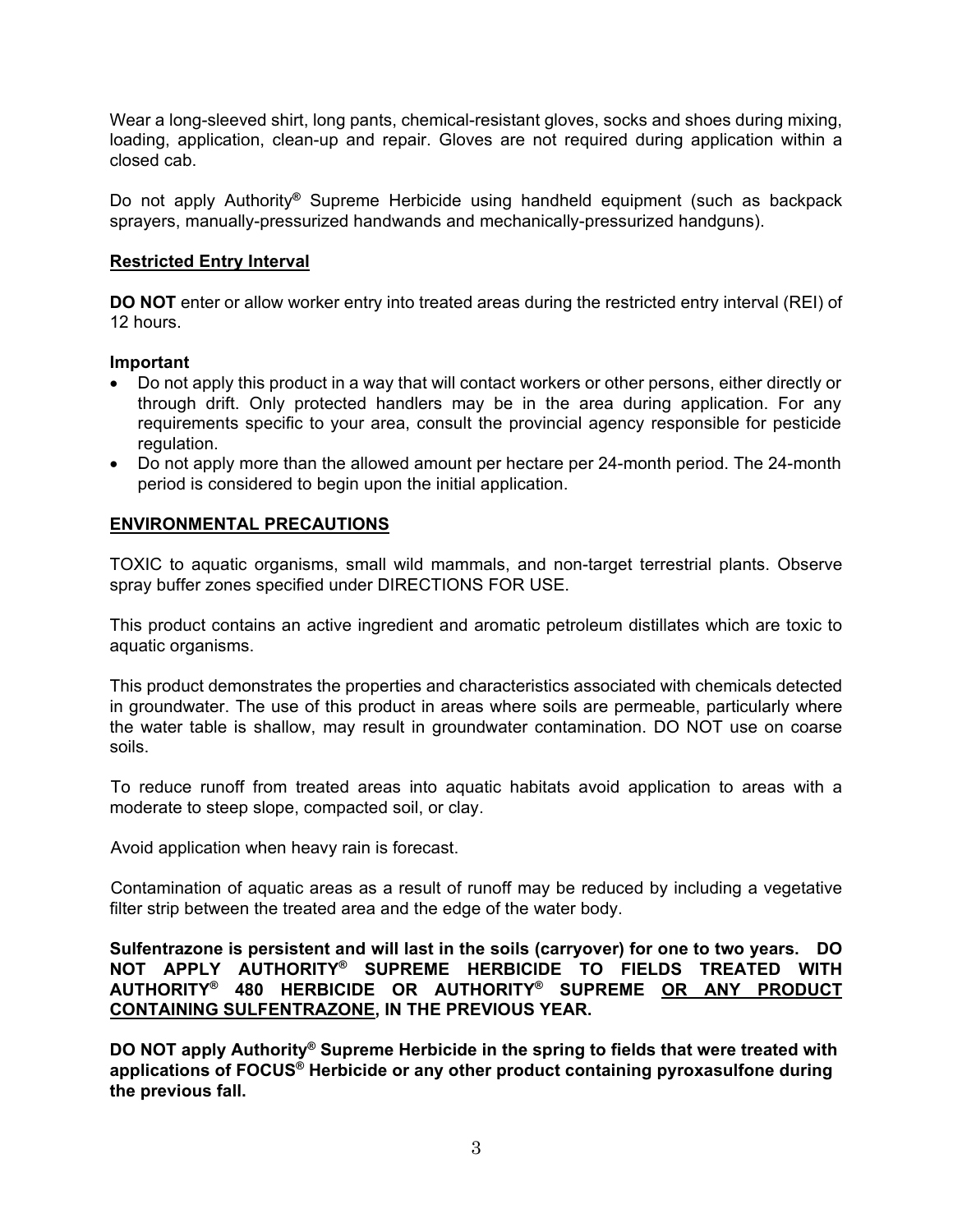# **STORAGE**

Store this product away from food or feed. Store in original container in cool, dry, well-ventilated location. STORE ABOVE 5°C TO KEEP PRODUCT FROM FREEZING. If frozen, thaw before use. If solid crystals are observed, warm material to above 15 °C by placing container in warm location. Shake or roll container periodically to redissolve solids.

#### **DISPOSAL**

For information on disposal of unused, unwanted product, contact the manufacturer or the provincial regulatory agency. Contact the manufacturer and the provincial regulatory agency in case of a spill, and for clean-up of spills.

#### **For returnable containers**:

Do not reuse this container for any purpose. For disposal, this empty container may be returned to the point of purchase (distributor/dealer).

#### **For refillable containers:**

For disposal, this container may be returned to the point of purchase (distributor/dealer). It must be refilled by the distributor/dealer with the same product. Do not reuse this container for any other purpose.

#### **For recyclable containers:**

**Do not** reuse this container for any purpose. This is a recyclable container and is to be disposed of at a container collection site. Contact your local distributor / dealer or municipality for the location of the nearest collection site. Before taking the container to the collection site:

- 1. Triple or pressure-rinse the empty container. Add the rinsings to the spray mixture in the tank.
- 2. Make the empty, rinsed container unsuitable for further use.

If there is no container collection site in your area, dispose of the container in accordance with provincial requirements.

AUTHORITY® and FOCUS® are registered trademarks of FMC Corporation or an affiliate.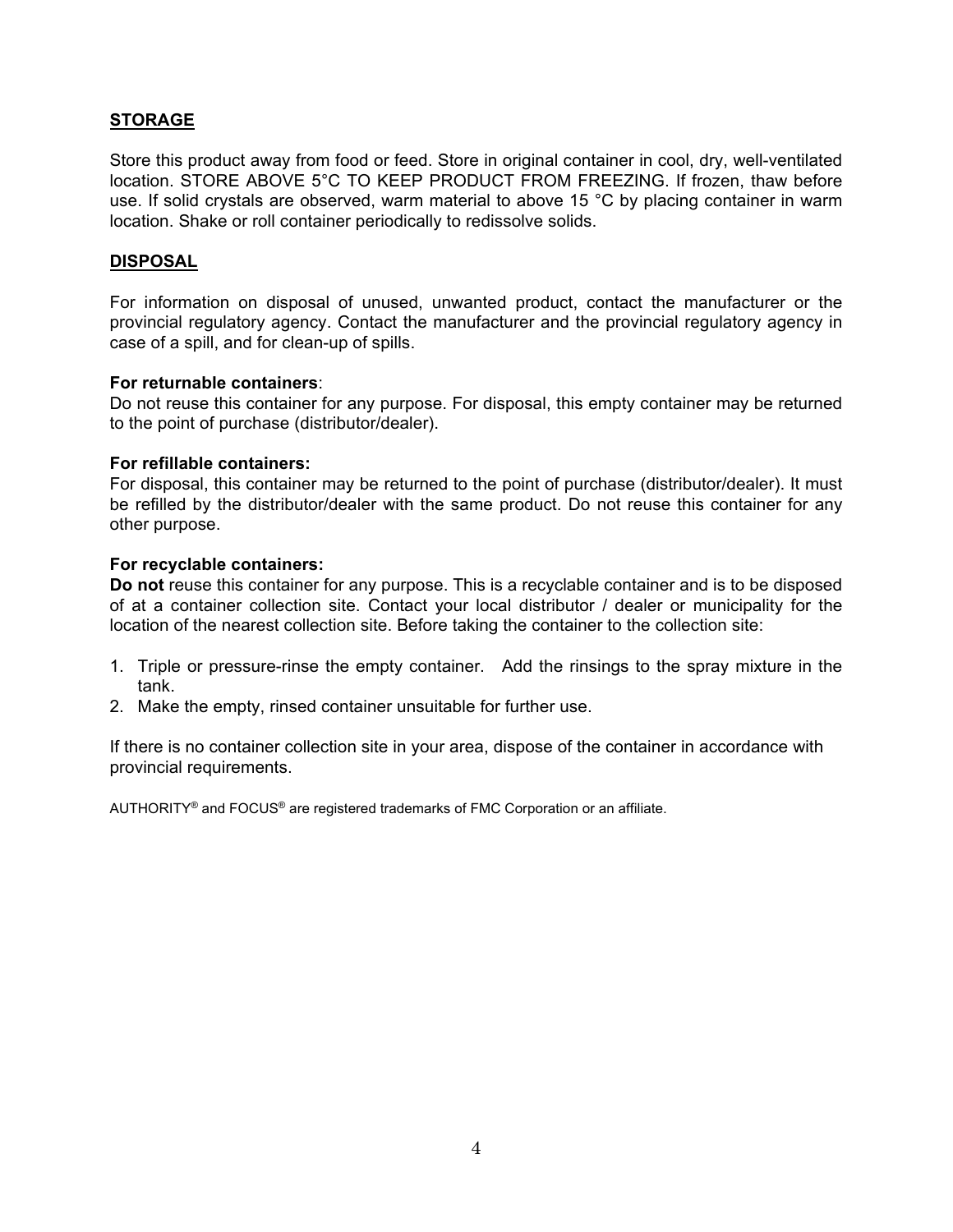# **GROUP 14 15 HERBICIDES**

# **AUTHORITY® SUPREME HERBICIDE**

COMMERCIAL (AGRICULTURAL) Suspension Concentrate

For weed control in field pea, chickpeas, soybean, sunflowers and in field-grown conifers (including Christmas trees).

# **ACTIVE INGREDIENTS:**

Contains 5-chloro-2-methyl-4-isothiazolin-3-one at 0.0017% and 2-methyl-4-isothiazolin-3-one at 0.00056% as preservatives

Contains Petroleum Distillates

REGISTRATION NO. 32562 PEST CONTROL PRODUCTS ACT

# **Warning, contains the allergen sulfites**

# **READ THE LABEL AND ATTACHED BOOKLET BEFORE USING**

# **KEEP OUT OF REACH OF CHILDREN**

**FMC of Canada Limited**  6755 Mississauga Road, Suite 204 Mississauga, ON L5N 7Y2 1-833-362-7722

# **IN CASE OF EMERGENCY, CALL 1-800-331-3148 (24 HOURS)**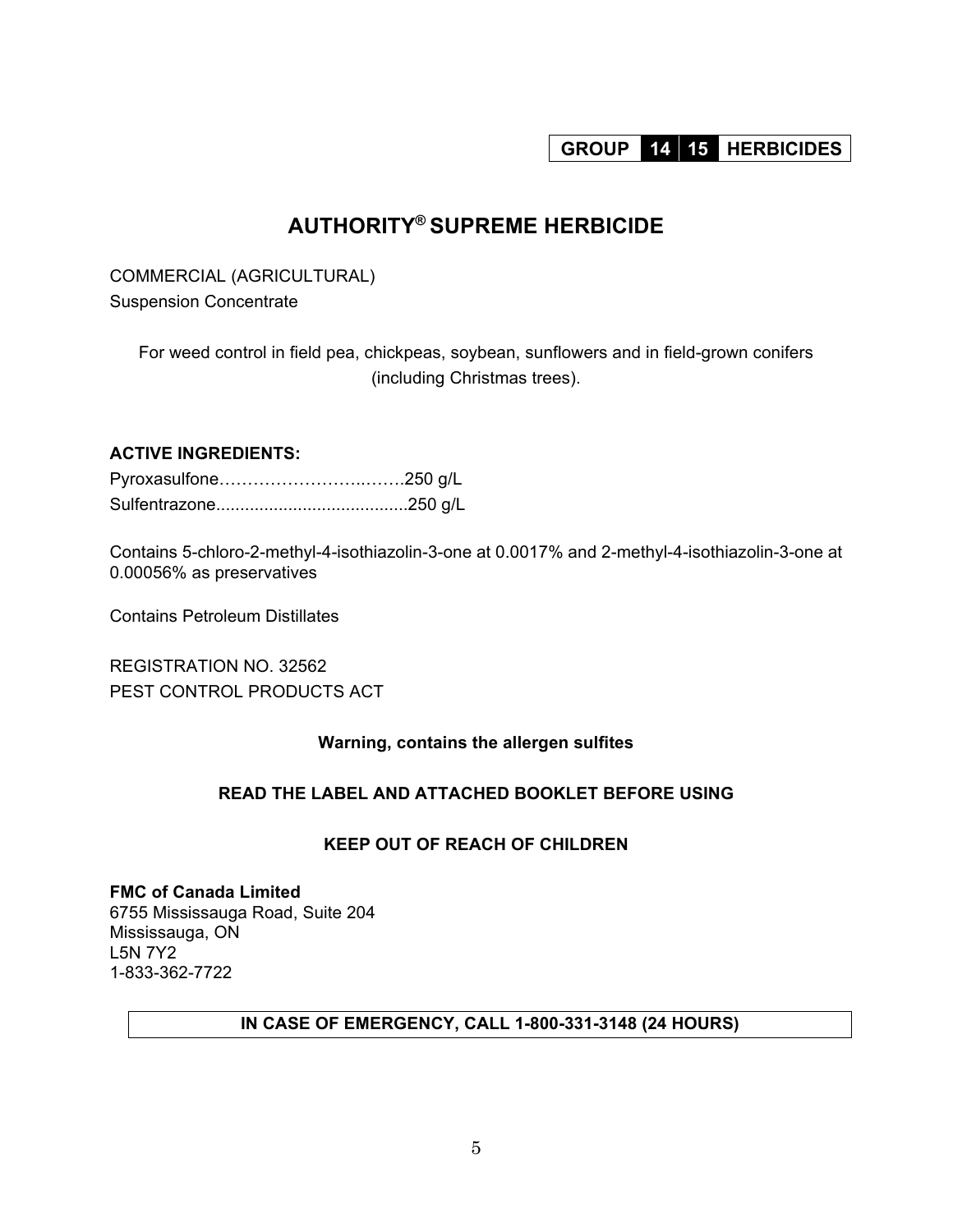# **NOTICE TO USER**

This pest control product is to be used only in accordance with the directions on the label. It is an offence under the *Pest Control Product Act* to use this product in a way that is inconsistent with the directions on the label.

#### **FIRST AID**

#### **If Swallowed**

Call a poison control centre or doctor immediately for treatment advice. Do not give **any** liquid to the person. Do not induce vomiting unless told to do so by a poison control centre or doctor. Do not give anything by mouth to an unconscious person.

#### **If on Skin or Clothing**

Take off contaminated clothing. Rinse skin immediately with plenty of water for 15-20 minutes. Call a poison control centre or doctor for treatment advice.

#### **If Inhaled**

Move person to fresh air. If person is not breathing, call 911 or an ambulance, then give artificial respiration, preferably by mouth-to-mouth, if possible. Call a poison control centre or doctor for further treatment advice.

#### **If in Eyes**

Hold eye open and rinse slowly and gently with water for 15-20 minutes. Remove contact lenses, if present, after the first 5 minutes, then continue rinsing eye. Call a poison control centre or doctor for treatment advice.

Take the container, label or product name and Pest Control Product Registration Number with you when seeking medical attention.

You may also contact **1-800-331-3148** for emergency medical treatment information.

#### **TOXICOLOGICAL INFORMATION**

Treat symptomatically.

#### **PRECAUTIONS**

KEEP OUT OF REACH OF CHILDREN.

Avoid contact with skin, eyes or clothing. Wash thoroughly with soap and water after handling and before eating, drinking, chewing gum, using tobacco or using the toilet. Remove and wash contaminated clothing before reuse.

Apply only when the potential for drift to areas of human habitation or activity such as houses, cottages, schools and recreational areas is minimal. Take into consideration wind speed, wind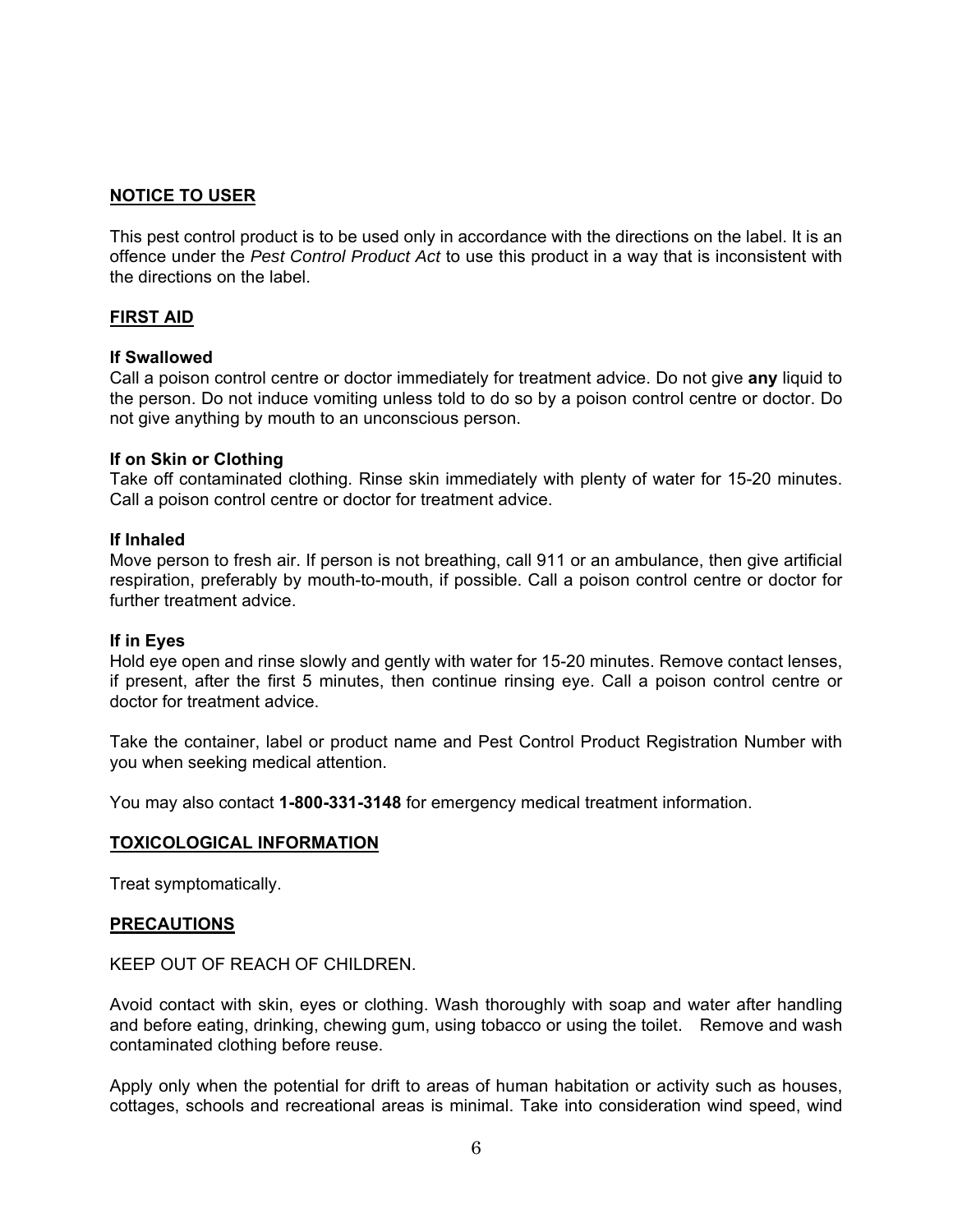direction, temperature inversions, application equipment and sprayer settings.

**DO NOT** apply by air.

Wear a long-sleeved shirt, long pants, chemical-resistant gloves, socks and shoes during mixing, loading, application, clean-up and repair. Gloves are not required during application within a closed cab.

Do not apply Authority**®** Supreme Herbicide using handheld equipment (such as backpack sprayers, manually pressurized handwands and mechanically-pressurized handguns).

#### **Restricted Entry Interval**

**DO NOT** enter or allow worker entry into treated areas during the restricted entry interval (REI) of 12 hours.

#### **Important**

- Do not apply this product in a way that will contact workers or other persons, either directly or through drift. Only protected handlers may be in the area during application. For any requirements specific to your area, consult the provincial agency responsible for pesticide regulation.
- Do not apply more than the allowed amount per hectare per twelve-month period. The twelve-month period is considered to begin upon the initial application.

#### **ENVIRONMENTAL PRECAUTIONS**

TOXIC to aquatic organisms, small wild mammals, and non-target terrestrial plants. Observe spray buffer zones specified under DIRECTIONS FOR USE.

This product contains an active ingredient and aromatic petroleum distillates which are toxic to aquatic organisms.

This product demonstrates the properties and characteristics associated with chemicals detected in groundwater. The use of this product in areas where soils are permeable, particularly where the water table is shallow, may result in groundwater contamination. DO NOT use on coarse soils.

To reduce runoff from treated areas into aquatic habitats avoid application to areas with a moderate to steep slope, compacted soil, or clay.

Avoid application when heavy rain is forecast.

Contamination of aquatic areas as a result of runoff may be reduced by including a vegetative filter strip between the treated area and the edge of the water body.

**Sulfentrazone is persistent and will last in the soils (carryover) for one to two years. DO NOT APPLY AUTHORITY® SUPREME HERBICIDE TO FIELDS TREATED WITH AUTHORITY® 480 HERBICIDE or AUTHORITY® SUPREME or ANY PRODUCT CONTAINING SULFENTRAZONE, IN THE PREVIOUS YEAR.**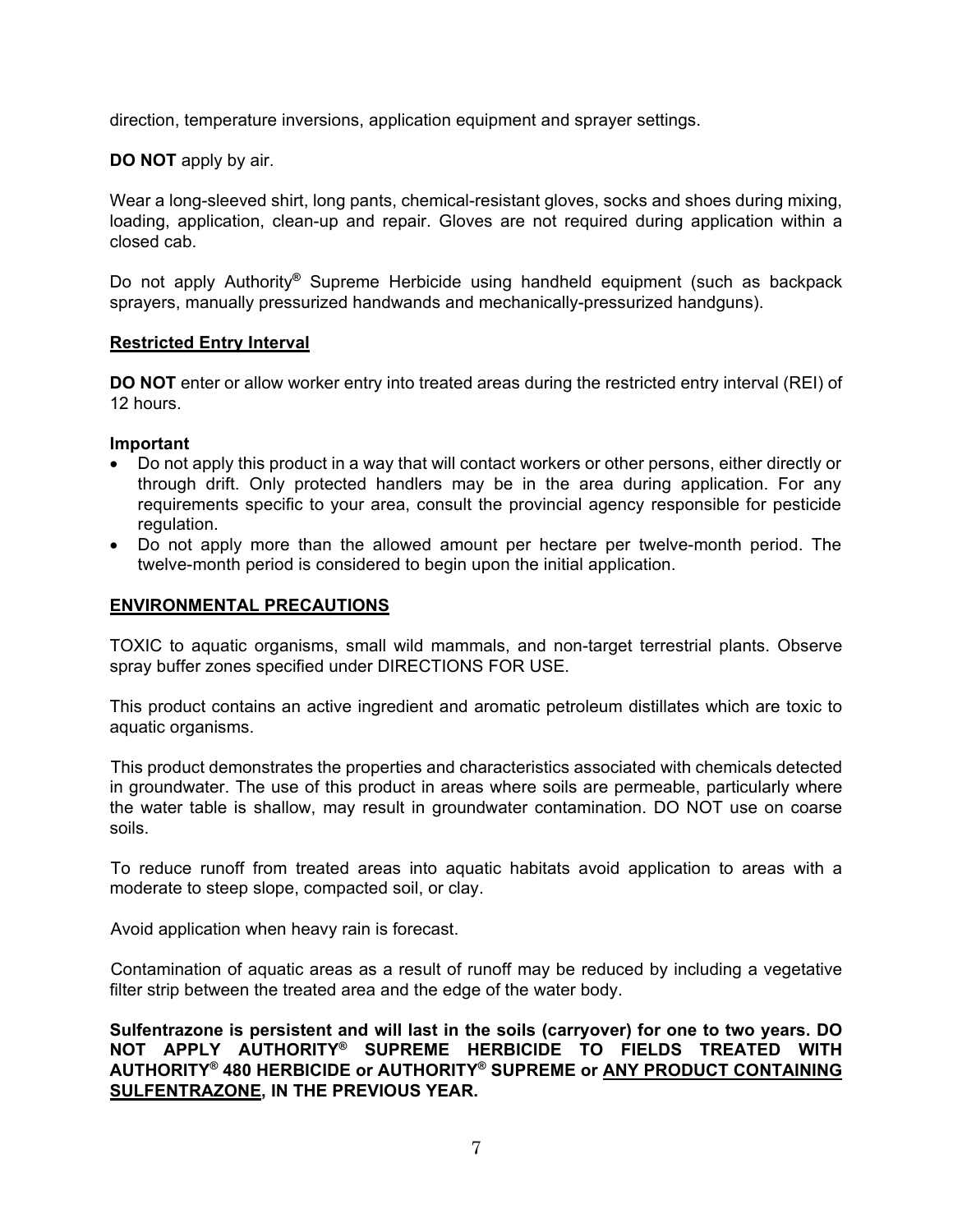**DO NOT apply Authority® Supreme Herbicide in the spring to fields that were treated with applications of FOCUS® Herbicide or any other product containing pyroxasulfone during the previous fall.** 

# **STORAGE**

Store this product away from food or feed. Store in original container in cool, dry, well-ventilated location. STORE ABOVE 5°C TO KEEP PRODUCT FROM FREEZING. If frozen, thaw before use. If solid crystals are observed, warm material to above 15 °C by placing container in warm location. Shake or roll container periodically to redissolve solids.

# **DISPOSAL**

For information on disposal of unused, unwanted product, contact the manufacturer or the provincial regulatory agency. Contact the manufacturer and the provincial regulatory agency in case of a spill, and for clean-up of spills.

#### **For returnable containers**:

Do not reuse this container for any purpose. For disposal, this empty container may be returned to the point of purchase (distributor/dealer).

#### **For refillable containers:**

For disposal, this container may be returned to the point of purchase (distributor/dealer). It must be refilled by the distributor/dealer with the same product. Do not reuse this container for any other purpose.

# **For recyclable containers:**

**Do not** reuse this container for any purpose. This is a recyclable container and is to be disposed of at a container collection site. Contact your local distributor / dealer or municipality for the location of the nearest collection site. Before taking the container to the collection site:

- 1. Triple- or pressure-rinse the empty container. Add the rinsings to the spray mixture in the tank.
- 2. Make the empty, rinsed container unsuitable for further use.

If there is no container collection site in your area, dispose of the container in accordance with provincial requirements.

# **GENERAL INFORMATION**

Authority® Supreme Herbicide is a selective soil applied herbicide for the control of annual grasses and annual broadleaf weeds in field pea, chickpeas, soybean, sunflowers and in field-grown conifers (including Christmas trees).

Authority® Supreme Herbicide is formulated as a suspension concentrate containing a total of 500 grams of the active ingredients pyroxasulfone and sulfentrazone, per litre, intended for dilution with water for application.

Authority® Supreme Herbicide is taken up by the plant roots and shoots.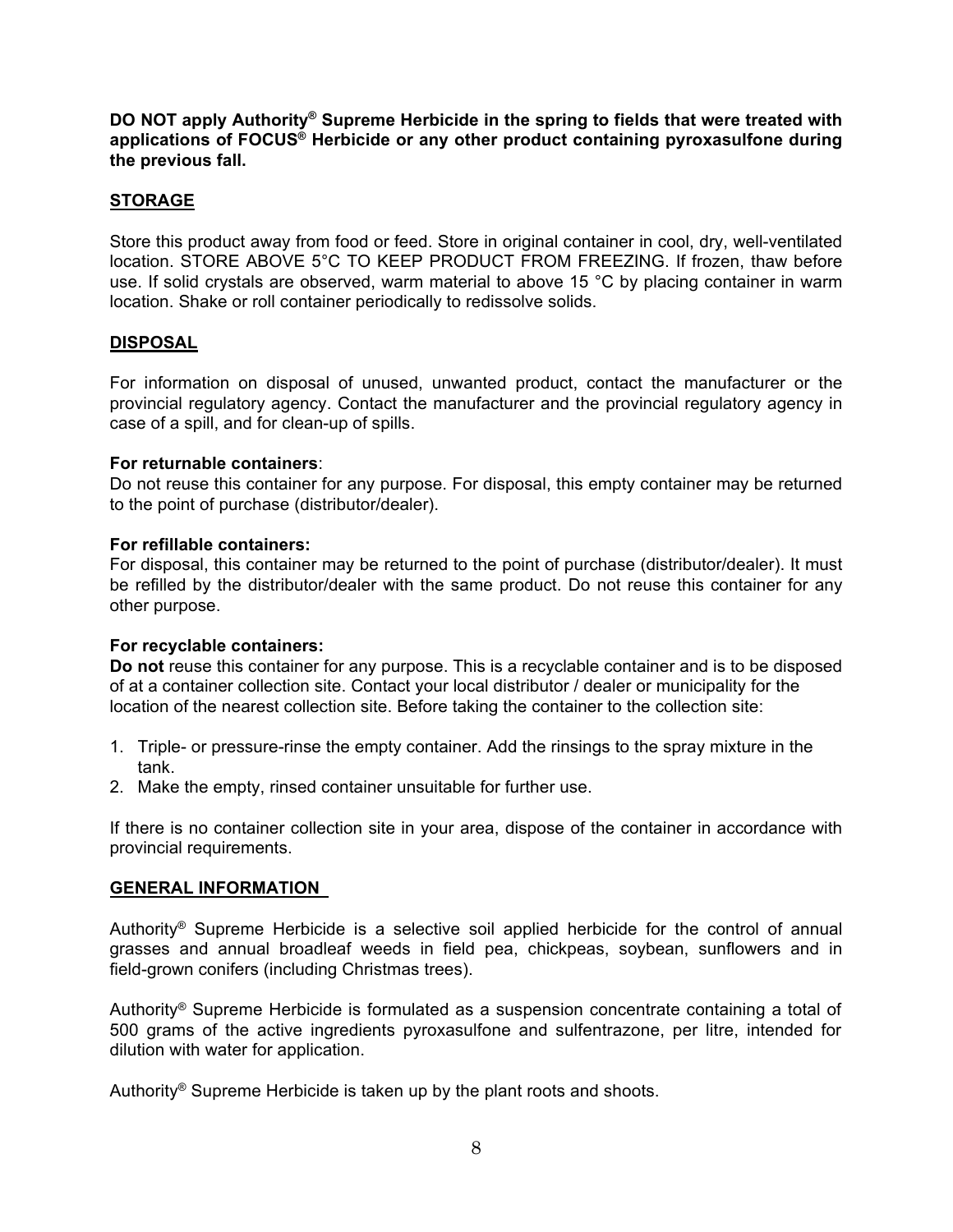Observe all instructions, mixing directions, application precautions and other label information of Authority® Supreme Herbicide.

For information regarding the use of this product call 1-833-362-7722 or visit https://ag.fmc.com/ca/en**.**

#### **DIRECTIONS FOR USE**

#### **General Application Instructions**

Authority® Supreme Herbicide may be applied to the soil as a pre-plant or pre-emergence (to weed and crop) surface application. Do not make fall applications to any crops. See below for the proper rates of application according to soil texture and organic matter content.

All soil applications of Authority® Supreme Herbicide require adequate rainfall for herbicidal activation. Dry weather following applications of Authority® Supreme Herbicide may reduce effectiveness. Authority® Supreme Herbicide may not control weeds that germinate after application but before an activating rainfall / irrigation, or weeds that germinate through cracks resulting from dry soil. However, when adequate moisture is received after dry conditions, Authority® Supreme Herbicide may provide a reduced level of control of susceptible germinating weeds. When adequate moisture is not received after Authority<sup>®</sup> Supreme Herbicide application, weed control may be improved by irrigation (do not use flood irrigation).

Excessive rainfall, irrigation, or prolonged wet soil conditions after application of Authority® Supreme Herbicide from seed germination through seedling development, will increase the risk of seedling injury and growth inhibition, especially with shallow seeded crops.

Before applying, verification of Authority<sup>®</sup> Supreme Herbicide selectivity on your crop variety must be confirmed to avoid injury to sensitive varieties. If variety tolerance is unknown, such as with new varieties, apply Authority® Supreme Herbicide on a small area to confirm variety safety before use on large acreage.

#### **General Use Restrictions**

# **As this product is not registered for the control of pests in aquatic systems, DO NOT use to control aquatic pests.**

**DO NOT** use flood irrigation to activate or incorporate Authority<sup>®</sup> Supreme Herbicide.

**DO NOT** contaminate irrigation or drinking water supplies or aquatic habitats by cleaning of equipment or disposal of wastes.

**DO NOT** apply during periods of dead calm.

**DO NOT** apply through any type of irrigation system.

**DO NOT** contaminate irrigation ditches or water used for domestic purposes.

**DO NOT** apply Authority<sup>®</sup> Supreme Herbicide when environmental conditions may result in drift to non- target sites. Drift of this product may be harmful to non-target plants near the treatment area.

Field sprayer application: **DO NOT** apply during periods of dead calm. Avoid application of this product when winds are gusty. **DO NOT** apply with spray droplets smaller than the American Society of Agricultural Engineers (ASAE S572.1) medium classification. Boom height must be 60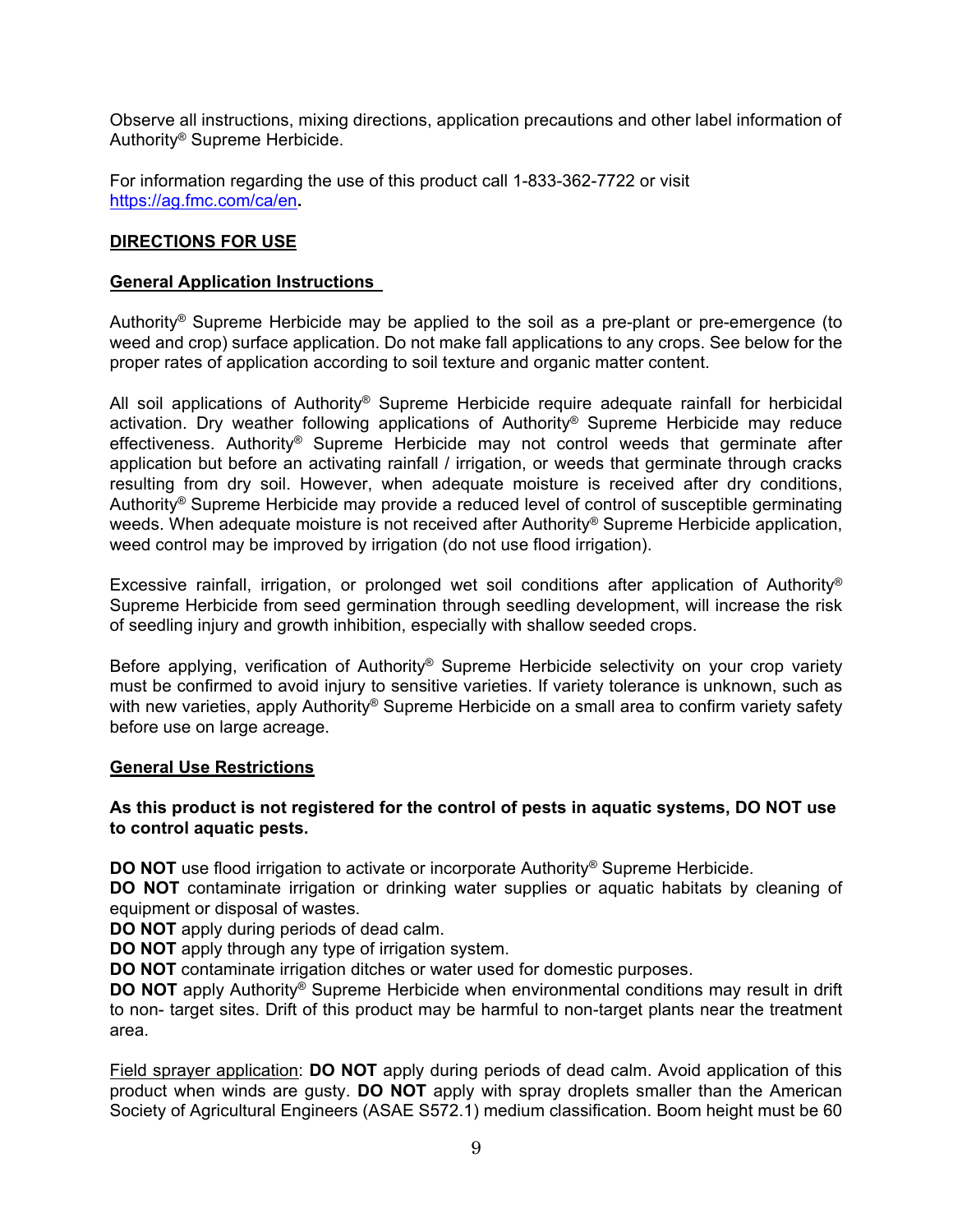cm or less above the crop or ground.

**Sulfentrazone is persistent and will last in the soils (carryover) for one to two years. DO NOT APPLY AUTHORITY® SUPREME HERBICIDE TO FIELDS TREATED WITH AUTHORITY® 480 HERBICIDE OR AUTHORITY® SUPREME OR ANY PRODUCT CONTAINING SULFENTRAZONE, IN THE PREVIOUS YEAR. In case of drought in any of those years, a subsequent application of Authority® Supreme Herbicide should be further delayed by the equivalent number of years in which drought occurred. Authority® Supreme Herbicide requires one (1) to two (2) cm of rain or irrigation water to be effective. If adequate moisture from rainfall or irrigation is not received within 7 to 10 days of application, a shallow incorporation no deeper than 5 cm may be needed to obtain adequate weed control.** 

**DO NOT apply Authority**® **Supreme Herbicide in the spring to fields that were treated with applications of Focus**® **Herbicide or any other product containing pyroxasulfone during the previous fall.** 

#### **Spray buffer zones**

The spray buffer zones specified in the table below are required between the point of direct application and the closest downwind edge of sensitive terrestrial habitats (such as grasslands, forested areas, shelter belts, woodlots, hedgerows, riparian areas and shrublands) and sensitive freshwater habitats (such as lakes, rivers, sloughs, ponds, prairie potholes, creeks, marshes, streams, reservoirs and wetlands).

|                  |                                      | Spray Buffer zones (metres) required for the protection of: |                            |  |
|------------------|--------------------------------------|-------------------------------------------------------------|----------------------------|--|
| <b>Method of</b> | <b>Freshwater habitat of depths:</b> |                                                             |                            |  |
| application      | Less than 1 m                        | Greater than 1 m                                            | <b>Terrestrial habitat</b> |  |
| Field sprayer    | $\ddot{\phantom{1}}$                 |                                                             | 10                         |  |

When tank mixes are permitted, consult the labels of the tank-mix partners and observe the largest (most restrictive) spray buffer zone of the products involved in the tank mixture and apply using the coarsest spray (ASAE) category indicated on the labels for those tank mix partners.

The spray buffer zones for this product can be modified based on weather conditions and spray equipment configuration by accessing the Buffer Zone Calculator on the Pesticides portion of the Canada.ca website.

# **Mixing and Spraying Instructions**

Authority® Supreme Herbicide is a suspension concentrate intended for dilution with water. Use a minimum spray volume of 100 litres of solution per hectare and a spray pressure of 200-275 kPa.

Keep bypass line on or near bottom of tank to minimize foaming.

# **Spray Tank Preparation**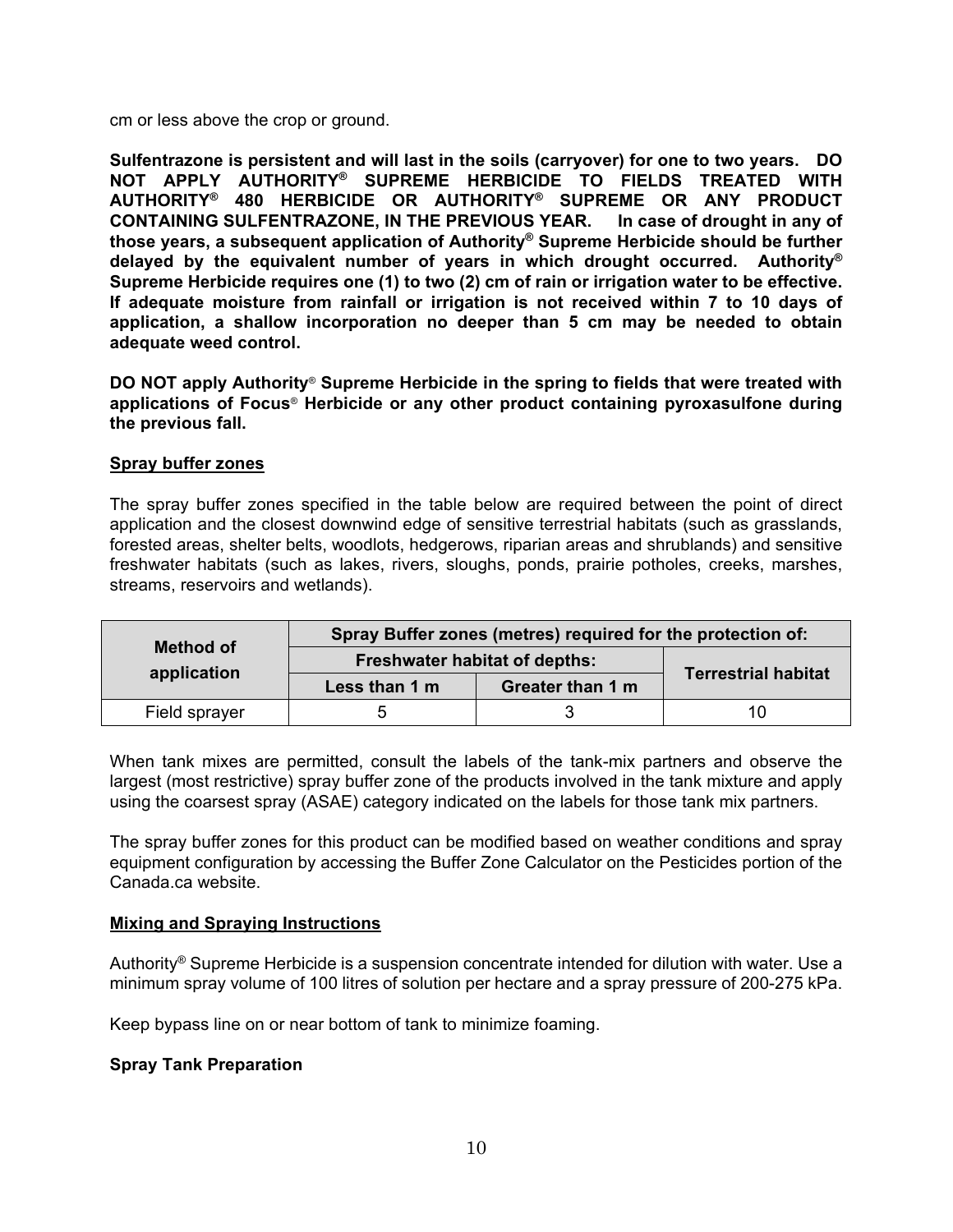It is important that spray equipment is clean and free of existing pesticide deposits before using this product. Follow the spray tank clean out procedures specified on the label of product previously applied before adding Authority® Supreme Herbicide to the tank.

# **Mixing and Loading Instructions**

For best results, fill spray tank with one half of the volume of clean water needed for the area to be treated. Start the agitation system. Slowly add the Authority® Supreme Herbicide to the spray tank. Complete filling the spray tank to the desired level. Continuous spray tank agitation is required at all times to maintain a uniform spray solution. Make sure Authority® Supreme Herbicide is thoroughly mixed before application.

Use the Authority® Supreme Herbicide mixture immediately after mixing.

**Tank Mixtures:** Fill spray tank one-half to two-thirds full of water; with agitator operating add the recommended amount of ingredients using the following order:

- Wettable powders and dispersible granules
- Agitate tank mix thoroughly
- Micro-encapsulated suspensions
- Liquid flowables and suspensions
- Emulsifiable concentrate formulations
	- o Fill spray tank nearly full of water
- Glyphosate formulations
- Surfactants
	- o Complete filling the spray tank to the desired level

Maintain agitation during filling, mixing and application. When using drift reducing agents, follow specific product label instructions for order of addition to spray tank.

Do not store the sprayer overnight or for any extended period of time with the spray mixture remaining in the tank.

# **Sprayer Equipment Clean-Out**

After spraying Authority® Supreme Herbicide and before using sprayer equipment for any other applications, the sprayer must be thoroughly cleaned using the following procedure:

- 1. Drain sprayer tank, hoses, and spray boom. Use a high-pressure detergent wash to remove physical sediment and residues from the inside of the sprayer tank and thoroughly rinse. Then thoroughly flush all sprayer hoses, booms, and nozzles with clean water.
- 2. Prepare a sprayer cleaning solution by adding three litres of ammonia (containing at least 3% active) per 100 litres of clean water. Prepare sufficient cleaning solution to allow the operation of the spray system for a minimum of 15 minutes to thoroughly flush hoses, spray boom and spray nozzles.
- 3. Convenient and thorough cleaning of the sprayer can be achieved if the ammonia solution or fresh water is left in the spray tank, hoses, spray booms and spray nozzles overnight or during storage.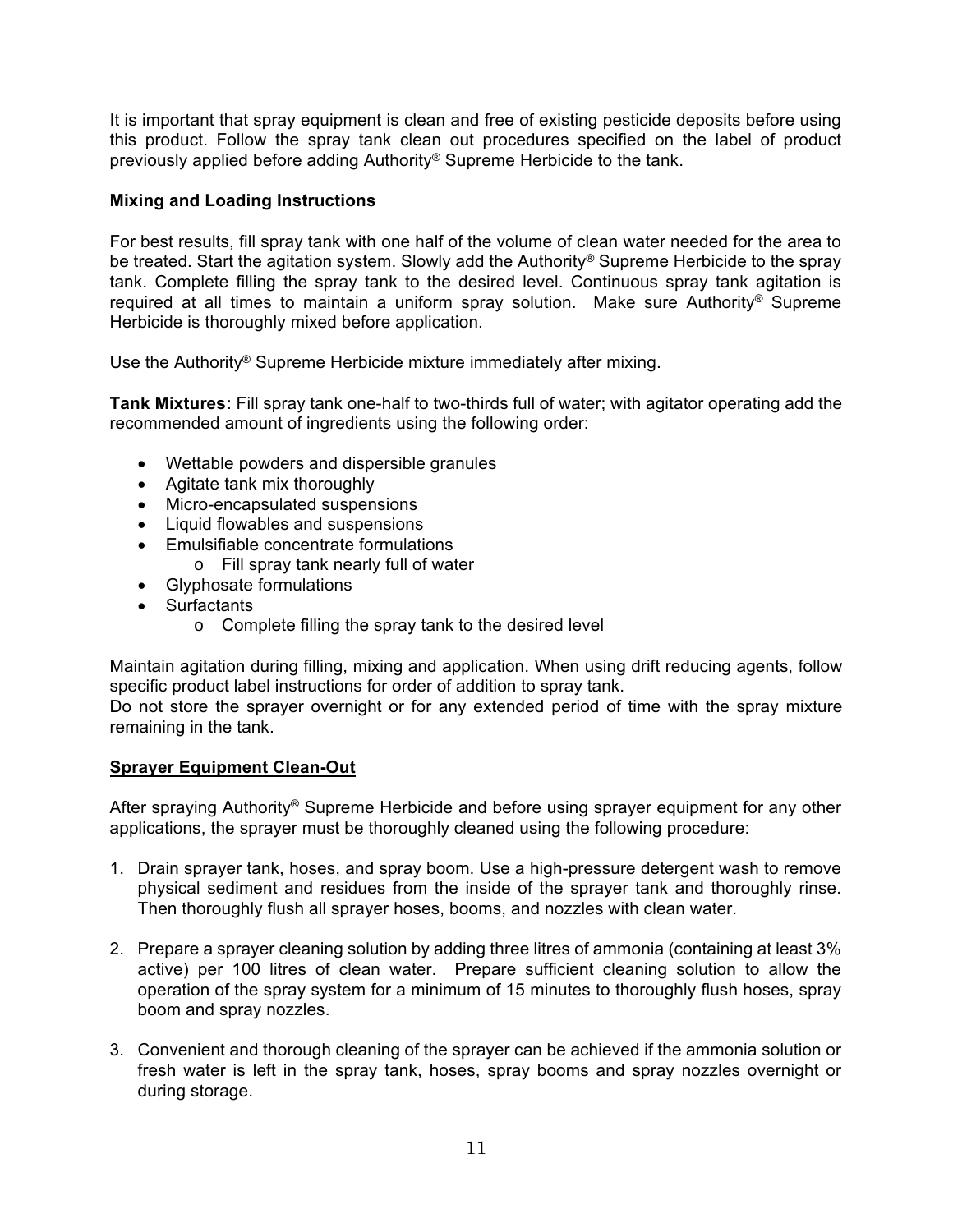- 4. Drain the sprayer system. Rinse the tank with clean water and flush through the hoses, boom, and nozzles. Remove and clean spray tips and all strainers and screens separately in an ammonia solution.
- 5. Properly dispose of all cleaning solution and rinsate in accordance with provincial guidelines and regulations.

Do not drain or flush equipment on or near desirable trees or plants. Do not contaminate any body of water including irrigation water that may be used on other plants or crops.

# **Weeds Controlled or Suppressed**

The following weeds are either controlled or suppressed by Authority® Supreme Herbicide. Length of control is dependent on rate applied, amount of rainfall received following application and soil type. Please see crop specific use rates for rate recommendations based on soil type.

# **Grassy weeds**

#### **Control** Suppression

Barnyardgrass **Barnyardgrass** Wild Oats Brome (Downy, Japanese) Crabgrass (Large, Smooth) Foxtail (Green, Yellow, Giant) **Witchgrass** 

# **Broadleaf weeds**

**Control** Suppression Cleavers Common Ragweed Cowcockle Wild Mustard Groundsel, Common Kochia Lamb's-quarters Nightshade, Eastern black Pigweed (Green, Redroot, Powell) Purslane, Common **Stinkweed** Waterhemp, Common Wild Buckwheat Woodsorrel, Yellow

# **Soil Texture**

Unless a specific soil texture is mentioned, rate tables throughout this label refer to table below for soil texture groups: coarse, medium, medium-fine and fine. This includes a complete listing of soil textures included in each of the soil texture groupings.

| ∶oarse | Medium | <b>Medium-Fine</b> | <b>Time</b><br>тти |
|--------|--------|--------------------|--------------------|
|        |        |                    |                    |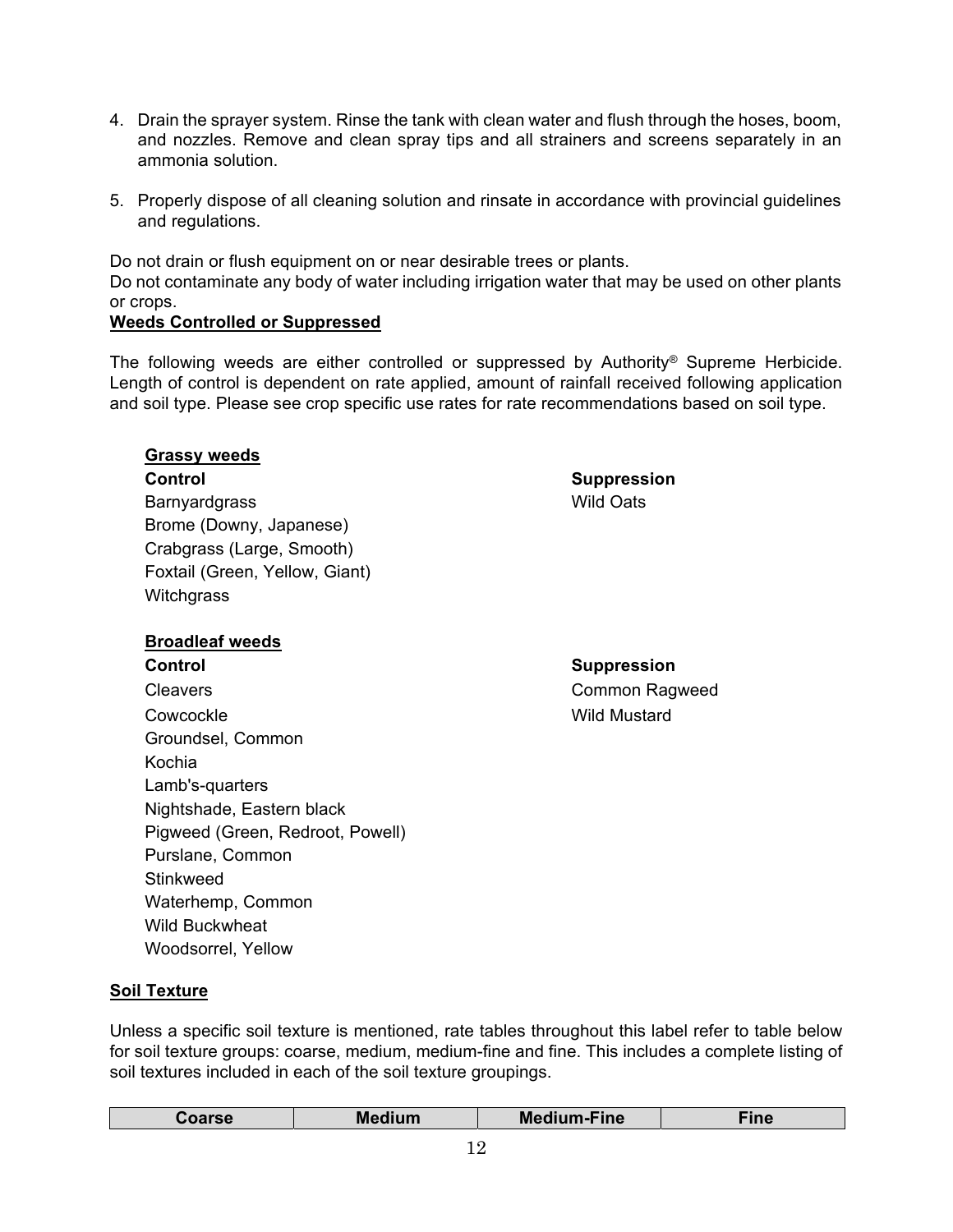| Sand       | Loam      | Sandy clay loam | Silty clay |
|------------|-----------|-----------------|------------|
| Loamy sand | Silt loam | Sandy clay      | Clay loam  |
| Sandy loam | Silt      | Silty clay loam | Clay       |

#### **Rates of Application: Soybeans, Chickpeas and Field Peas**

Authority® Supreme Herbicide can be applied pre-plant or pre-emergence up to three days after planting. Crop seeds must be planted a minimum of 2.5 cm deep for chickpeas, field peas, and soybeans. **DO NOT** apply Authority® Supreme Herbicide if crop has emerged.

| <b>Application Timing</b>                          | Rate (ml/ha) of Authority <sup>®</sup> Supreme Herbicide                                        |
|----------------------------------------------------|-------------------------------------------------------------------------------------------------|
| Setup Treatment* (pre-plant or<br>pre-emergence)   | 400 mL/ha (early season control only)                                                           |
| Residual Treatment (pre-plant or<br>pre-emergence) | 500 mL/ha (medium texture, O.M. $1 - 3\%)$<br>600 mL/ha (medium-fine/fine texture, O.M. 3 - 6%) |

\*A set-up treatment is an application to remove early weed competition to allow good crop establishment.

# **Do not apply to soils classified as coarse-textured soils.**

#### **Do not use on peat or muck soils.**

**Do not apply on any type of soils with an organic matter content greater than 6%. Do not use on soils with a pH of 7.8 or greater.** 

#### **Rates of Application: Sunflowers**

Authority® Supreme Herbicide can be applied pre-plant or pre-emergence up to three days after planting. Before applying to seed sunflower, verify the selectivity of Authority® Supreme Herbicide on your inbred line or hybrid with your local seed company (supplier) to avoid potential injury. **DO NOT** apply Authority® Supreme Herbicide if the crop has emerged.

The use of Authority® Supreme Herbicide may result in temporary growth suppression if extreme conditions, such as high rainfall and extended periods of water-saturated soil, occur during sunflower germination or early seedling development. Similar growth suppression may occur on eroded knolls, hilltops, areas with coarse gravelly deposits, low organic matter and/or high soil pH. These suppressions have not resulted in reduced sunflower yield potential.

| <b>Application Timing</b>                          | Rate (ml/ha) of Authority <sup>®</sup> Supreme Herbicide                                        |
|----------------------------------------------------|-------------------------------------------------------------------------------------------------|
| Setup Treatment* (pre-plant or<br>pre-emergence)   | 400 mL/ha (early season control only)                                                           |
| Residual Treatment (pre-plant or<br>pre-emergence) | 500 mL/ha (medium texture, O.M. $1 - 3\%)$<br>600 mL/ha (medium-fine/fine texture, O.M. 3 - 6%) |

\*A set-up treatment is an application to remove early weed competition to allow good crop establishment.

**Do not apply to soils classified as coarse-textured soils.**

**Do not use on peat or muck soils.** 

**Do not apply on any type of soils with an organic matter content greater than 6%. Do not apply in fine-textured soils with less than 1.5% organic matter.**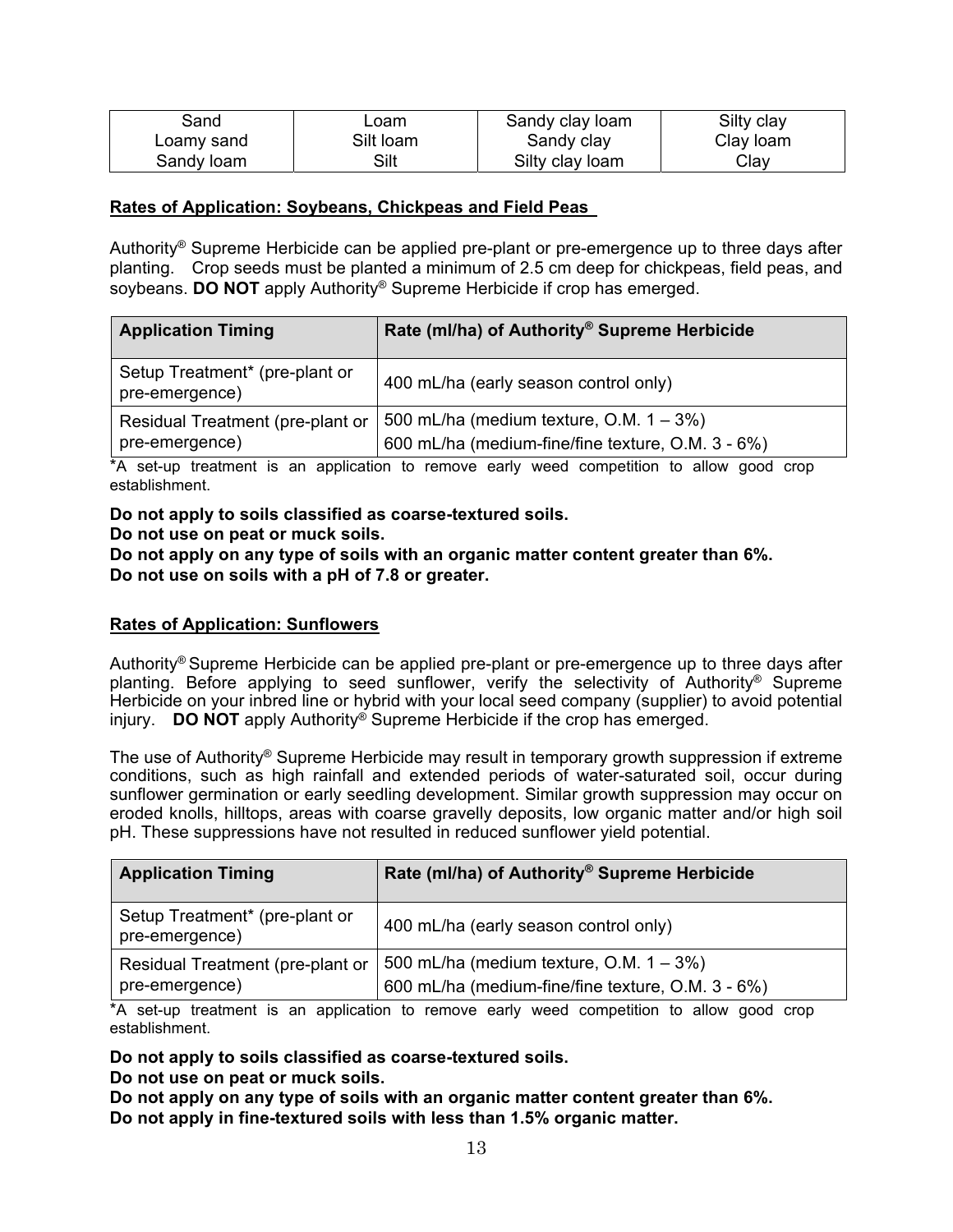# **Do not use on soils with a pH of 7.8 or greater.**

The DIRECTIONS FOR USE for the uses described in this section of the label were developed by persons other than FMC of Canada Ltd. under the User Requested Minor Use Label Expansion program. For these uses, FMC of Canada Ltd. has not fully assessed performance (efficacy) and/or crop tolerance (phytotoxicity) under all environmental conditions or for all crop varieties when used in accordance with the label. The user should test the product on a small area first, under local conditions and using standard practices, to confirm the product is suitable for widespread application.

| Field-grown conifers (including Christmas trees) |                                                                                                                                                                                                                                                                                                                                                                                                                                                                                                                                                                                                                                                                                                                                                                     |  |  |
|--------------------------------------------------|---------------------------------------------------------------------------------------------------------------------------------------------------------------------------------------------------------------------------------------------------------------------------------------------------------------------------------------------------------------------------------------------------------------------------------------------------------------------------------------------------------------------------------------------------------------------------------------------------------------------------------------------------------------------------------------------------------------------------------------------------------------------|--|--|
| Crop                                             | Field-grown conifers (including Christmas trees)                                                                                                                                                                                                                                                                                                                                                                                                                                                                                                                                                                                                                                                                                                                    |  |  |
| <b>Weeds Controlled</b>                          | Horsetail (Equisetum arvense)                                                                                                                                                                                                                                                                                                                                                                                                                                                                                                                                                                                                                                                                                                                                       |  |  |
| <b>Application Timing</b>                        | Pre-emergence to horsetail, applying as soon as the ground thaws                                                                                                                                                                                                                                                                                                                                                                                                                                                                                                                                                                                                                                                                                                    |  |  |
| <b>Application Volume</b>                        | $200 - 300$ L/ha                                                                                                                                                                                                                                                                                                                                                                                                                                                                                                                                                                                                                                                                                                                                                    |  |  |
| <b>Application Rates</b>                         | 1.01 L/ha for horsetail                                                                                                                                                                                                                                                                                                                                                                                                                                                                                                                                                                                                                                                                                                                                             |  |  |
| <b>Notes</b>                                     | The application is not recommended for over-the-top broadcast spray<br>and should be limited to directed sprays (banded application) only.<br>Maximum one application per season.<br>Due to variability within and among conifer species, crop growth stage,<br>environmental conditions and application techniques, users should first<br>test Authority <sup>®</sup> Supreme Herbicide on a small number of actively<br>growing plants under local conditions and their standard production<br>practices. Prior to treating the entire crop, examine test plants for 4-8<br>weeks for symptoms of phytotoxicity. Testing Authority Supreme<br>Herbicide on a small number of plants will determine whether the<br>product is suitable for widespread application. |  |  |

# **Tank Mixes:**

Authority® Supreme Herbicide can be mixed with one or more herbicide products, provided that the tank mix product labels do not prohibit such mixing. When applied as a tank-mix combination, read and observe all label directions, including rates, personal protective equipment, restrictions and precautions for each product used in the tank-mix. Always use in accordance with the most restrictive label restrictions and precautions. Refer to the Crop-Specific Information section to determine which tank mix products can be applied to specific crops.

# **AUTHORITY® SUPREME HERBICIDE PLUS GLYPHOSATE**

#### **Glyphosate**

Tank mix Authority® Supreme with labeled rates of glyphosate (that are registered for the same uses).

# **AUTHORITY® SUPREME HERBICIDE PLUS EXPRESS® SG HERBICIDE PLUS GLYPHOSATE**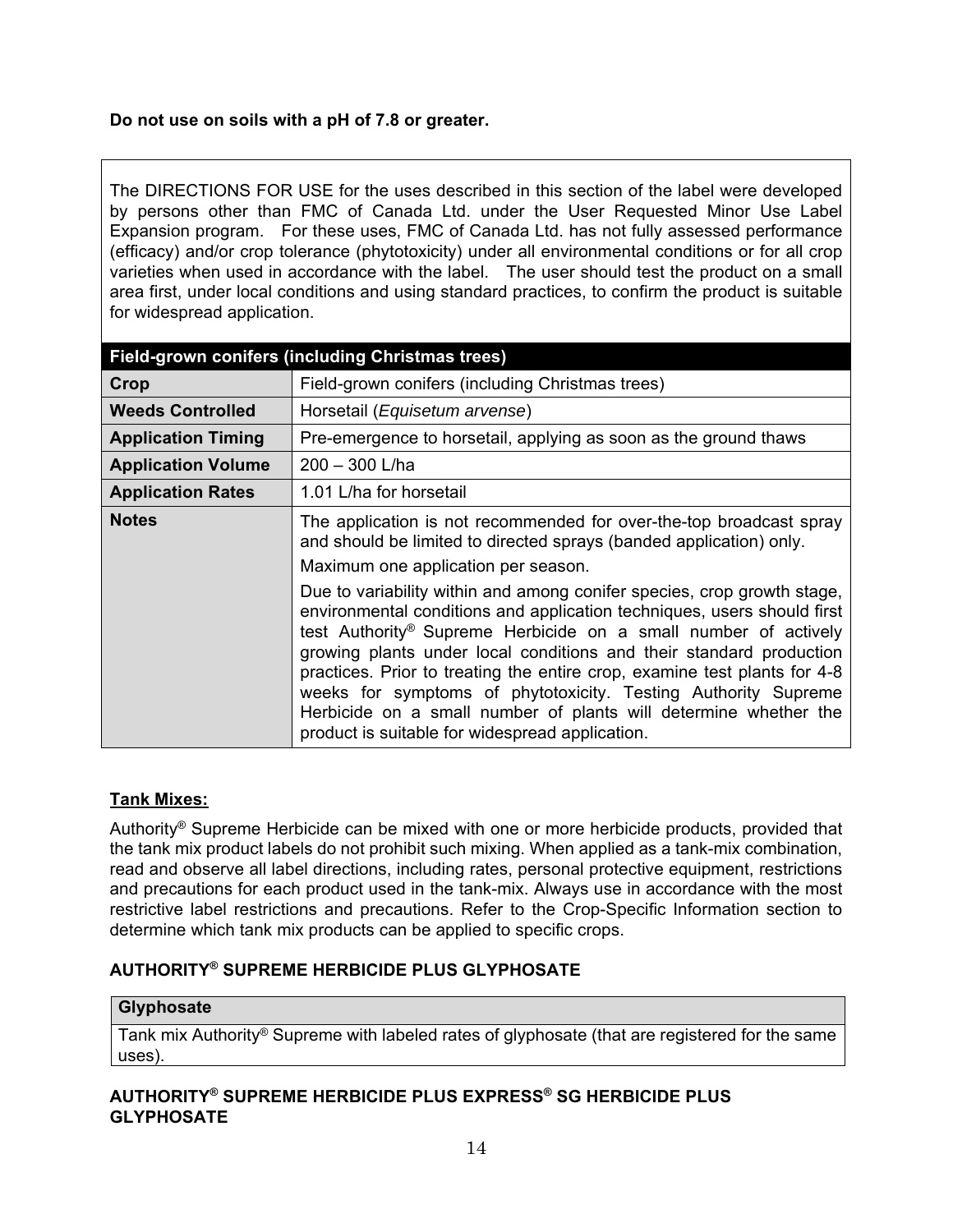This tank mix is intended for pre-plant application to control broadleaf weeds and grasses in field peas, chickpeas and soybeans. Fields treated with this tank mix can be seeded to field peas, chickpeas or soybeans a minimum of 24 hours after application.

An adjuvant is not required for this tank mix.

# **Injury to pulse crops may occur on coarse-textured soils, low in organic matter (less than 3%), or in fields with variable soils, gravely areas, sandy areas or eroded knolls. Avoid planting pulse crops in soils containing more than 50% sand.**

In addition to the weeds controlled by Authority® Supreme Herbicide, this tank mix will control or suppress emerged weeds listed in the following table:

| <b>Tank Mix</b><br><b>Partner</b>                                                            | <b>Application</b><br>Rate | <b>Application</b><br><b>Stage</b> | <b>Weeds Controlled</b><br>(emerged only)                                                                                                                                                                                                                                                                                                                                          | <b>Weeds</b><br>Suppressed *<br>(emerged only) |
|----------------------------------------------------------------------------------------------|----------------------------|------------------------------------|------------------------------------------------------------------------------------------------------------------------------------------------------------------------------------------------------------------------------------------------------------------------------------------------------------------------------------------------------------------------------------|------------------------------------------------|
| <b>EXPRESS<sup>®</sup> SG</b>                                                                | $15$ g/ha                  | Up to 8 cm                         | Canada fleabane,                                                                                                                                                                                                                                                                                                                                                                   | <b>Scentless</b>                               |
| Herbicide                                                                                    |                            |                                    | common ragweed, narrow                                                                                                                                                                                                                                                                                                                                                             | chamomile                                      |
| $\ddot{}$                                                                                    | $\ddot{}$                  |                                    | leaved hawk's beard                                                                                                                                                                                                                                                                                                                                                                |                                                |
| glyphosate<br>(present as<br>potassium salt,<br>isopropylamine<br>salt,<br>ammonium<br>salt) | 450 g ae/ha                | Up to 15 cm<br>Up to 3-leaf        | Dandelion, downy brome,<br>flixweed, giant foxtail,<br>green foxtail, hemp nettle,<br>kochia, lady's thumb,<br>lamb's-quarters, Persian<br>darnel, redroot pigweed,<br>Russian thistle,<br>stinkweed, volunteer<br>barley, volunteer canola<br>(including<br>glyphosate-tolerant<br>varieties), volunteer flax,<br>volunteer wheat, wild<br>mustard, wild oats<br>Cow cockle, wild |                                                |
|                                                                                              |                            |                                    | buckwheat                                                                                                                                                                                                                                                                                                                                                                          |                                                |
|                                                                                              |                            | Up to 8-leaf                       | Common chickweed                                                                                                                                                                                                                                                                                                                                                                   |                                                |
|                                                                                              |                            | Rosette                            |                                                                                                                                                                                                                                                                                                                                                                                    | Canada thistle<br>White cockle                 |

\*Weed suppression is a visual reduction in weed competition (reduced population or vigour) as compared to an untreated area. Degree of suppression will vary with size of weed and environmental conditions prior to and following treatment.

In some cases, tank mixing a pest control product with another pest control product or a fertilizer can result in biological effects that could include, but are not limited to: reduced pest efficacy or increased host crop injury. The user should contact FMC of Canada Ltd. at 1-833-362-7722 for information before mixing any pesticide or fertilizer that is not specifically recommended on this label.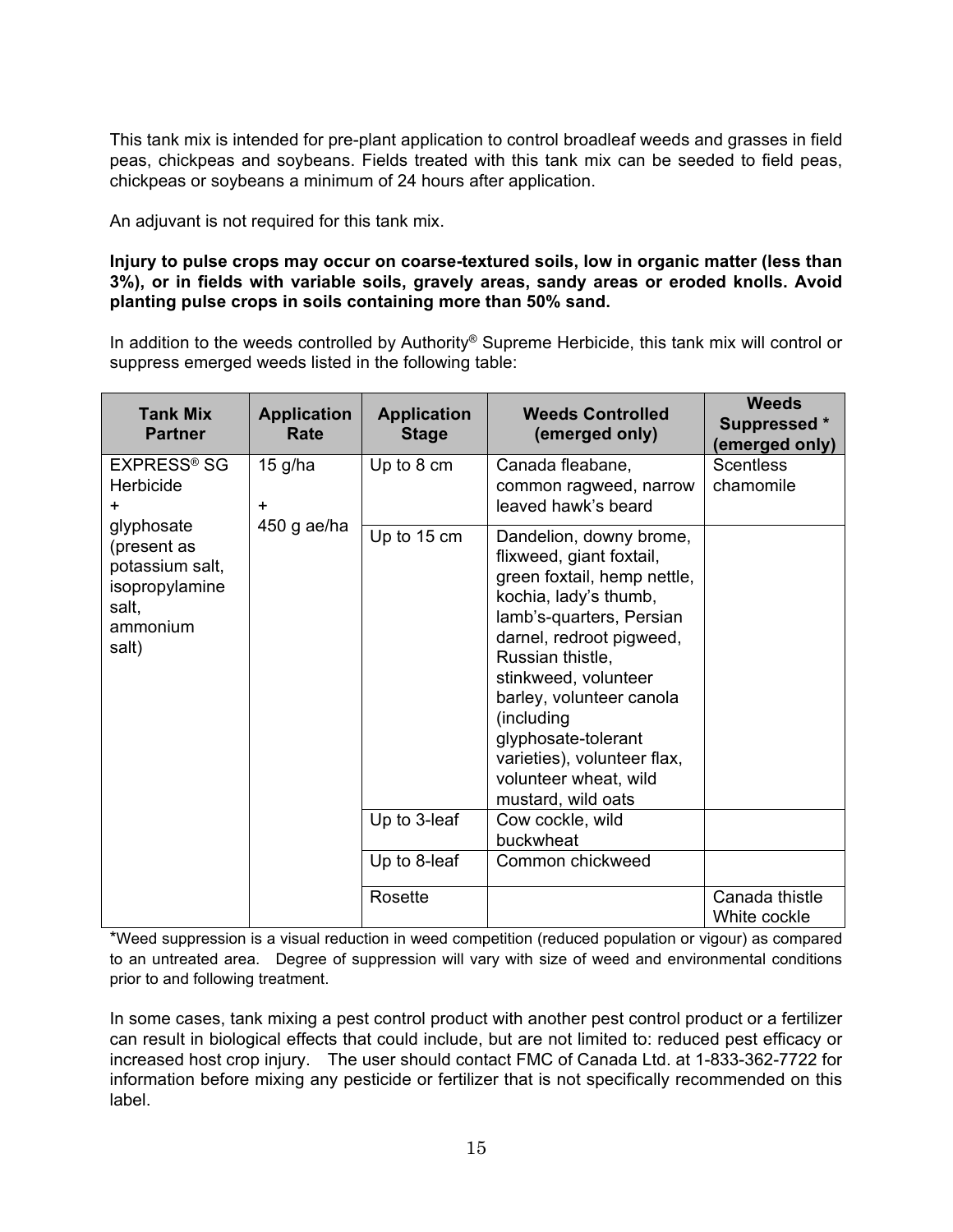# **Crop Rotational Restrictions**

If any crop treated with Authority® Supreme Herbicide is lost, registered crops on this label can be replanted immediately. **DO NOT** make a second application of Authority® Supreme Herbicide. For any crop other than chickpea, field pea, soybean or sunflower, please use the crop rotation interval section below for directions.

| Crop                                                              | <b>Crop Rotation Interval</b><br>(Months) |
|-------------------------------------------------------------------|-------------------------------------------|
| Chickpea, field pea, soybeans, sunflowers                         | 0                                         |
| Winter wheat                                                      | 4                                         |
| Barley, canola, field corn, mustard, oats, spring and durum wheat | 12                                        |
| Lentils                                                           | 24                                        |
| Sugar beet                                                        | 36                                        |

**For crops listed in the rotational crop table, the minimum replant interval listed in the table must be observed. For crops not listed in the rotational crop table, A MINIMUM ROTATIONAL CROP INTERVAL OF 36 MONTHS must be observed and a representative bioassay of the field must be conducted with the rotational crop and adequate soil moisture to evaluate potential crop sensitivity.** 

**If there is a lack of adequate or normal soil moisture due to drought conditions following an application of Authority® Supreme Herbicide, the minimum rotational crop interval listed in the table must be extended for one additional year and a representative bioassay of the field must be conducted with the potential rotational crop and adequate soil moisture to determine the crop sensitivity to Authority® Supreme Herbicide.** 

# **RESISTANCE MANAGEMENT**

For resistance management Authority® Supreme Herbicide contains a Group 14 and Group 15 herbicide. Any weed population may contain or develop plants naturally resistant to Authority<sup>®</sup> Supreme Herbicide and other Group 14 or 15 herbicides. The resistant biotypes may dominate the weed population if these herbicides are used repeatedly in the same field. Other resistance mechanisms that are not linked to site of action, but specific for individual chemicals, such as enhanced metabolism, may also exist. Appropriate resistance-management strategies should be followed.

To delay herbicide resistance:

- Where possible, rotate the use of Authority<sup>®</sup> Supreme Herbicide or other Group 14 and 15 herbicides within a growing season (sequence) or among growing seasons with different herbicide groups that control the same weeds in a field.
- Use tank mixtures with herbicides from a different group when such use is permitted. To delay resistance, the less resistance-prone partner should control the target weed(s) as effectively as the more resistance-prone partner.